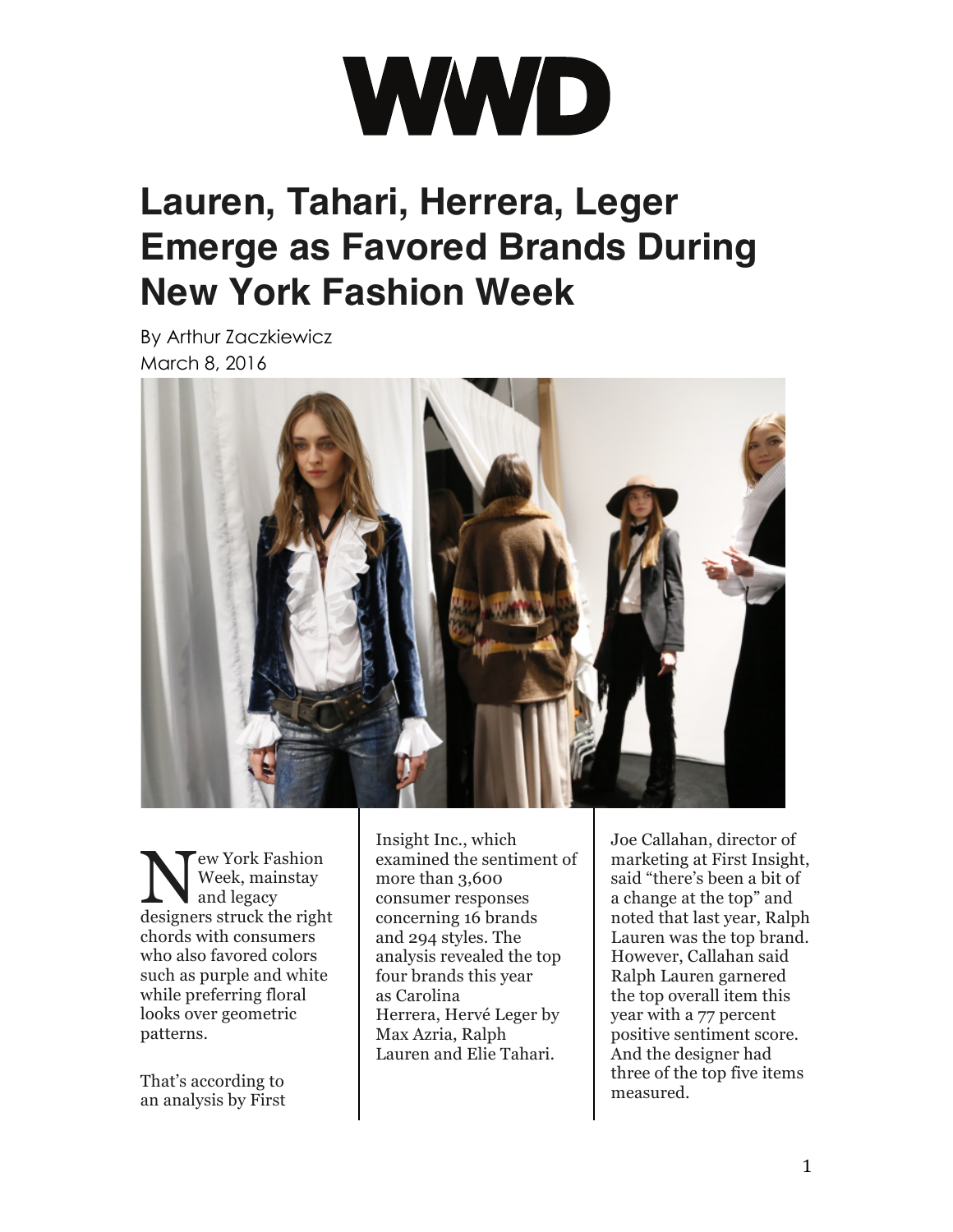## WWD

## **Lauren, Tahari, Herrera, Leger Emerge as Favored Brands During New York Fashion Week**

By Arthur Zaczkiewicz March 8, 2016 Among women, [Carolina](http://wwd.com/tag/carolina-herrera/) [Herrera](http://wwd.com/tag/carolina-herrera/) was favored most while men preferred Ralph Lauren. Among participants between the ages of 19 and 44, Elie Tahari was the preferred brand while those 45 and older leaned toward [Carolina](http://wwd.com/media-news/fashion-memopad/gwyneth-paltrow-drew-barrymore-marie-claire-jetblue-10384315/) Herrera.

This year Hervé Leger by Max Azria experienced the "largest increase in positive sentiment among the brands tested" both this year and in 2015, according to the analysts who compiled the report. The brand rose to a positive sentiment reading of 40.7 percent this year from a reading of 30.7 percent a year ago. Other gainers in positive sentiment on a year-overyear basis included Tory Burch, Michael Kors, Nicole Miller, Calvin Klein, Desigual and BCBG.

Regarding style attributes, purple and white were the most popular colors — a repeat of last year's most favored colors. But green

showed the greatest gain, rising to a positive sentiment of 36.6 percent this year from a reading last year of 23.8 percent. Pink was the third mostfavored color, climbing from a reading of 33 percent last year to 36.8 percent this year. Blue, however, fell from 35.1 percent last year to a positive sentiment reading of 31 percent this year.

With patterns, florals were favored over geometrics, with the sentiment reading for florals jumping to 37 percent this year from a reading of 29.9 percent last year. Sleeveless styles were once again the most popular look this year with a sentiment reading that climbed to 41 percent from 34.3 percent last year.

Three-quarter length sleeves dropped to 27.2 percent from 31 percent last year, while long sleeves came in with a reading of 29.2 percent versus 29.4 percent in

2015. This year, halter necklines were most popular while plunge came in second and round was third.

Jim Shea, chief commercial officer at First Insight, noted that consumers, overall, had a higher positive sentiment, with the average reading climbing to 33.4 percent from 31 percent last year.

The analysis also revealed that sentiment doesn't always correlate with value. The analysts noted that "women valued a top Ralph Lauren dress \$16.51 more than men." However, men had a much higher positive sentiment reading toward this item than women, the researchers said.

Nearly 800 of the participants were men while 2,066 were women, and most were between 30 and 44 years old. Over 1,600 had a household income of under \$75,000 a year.